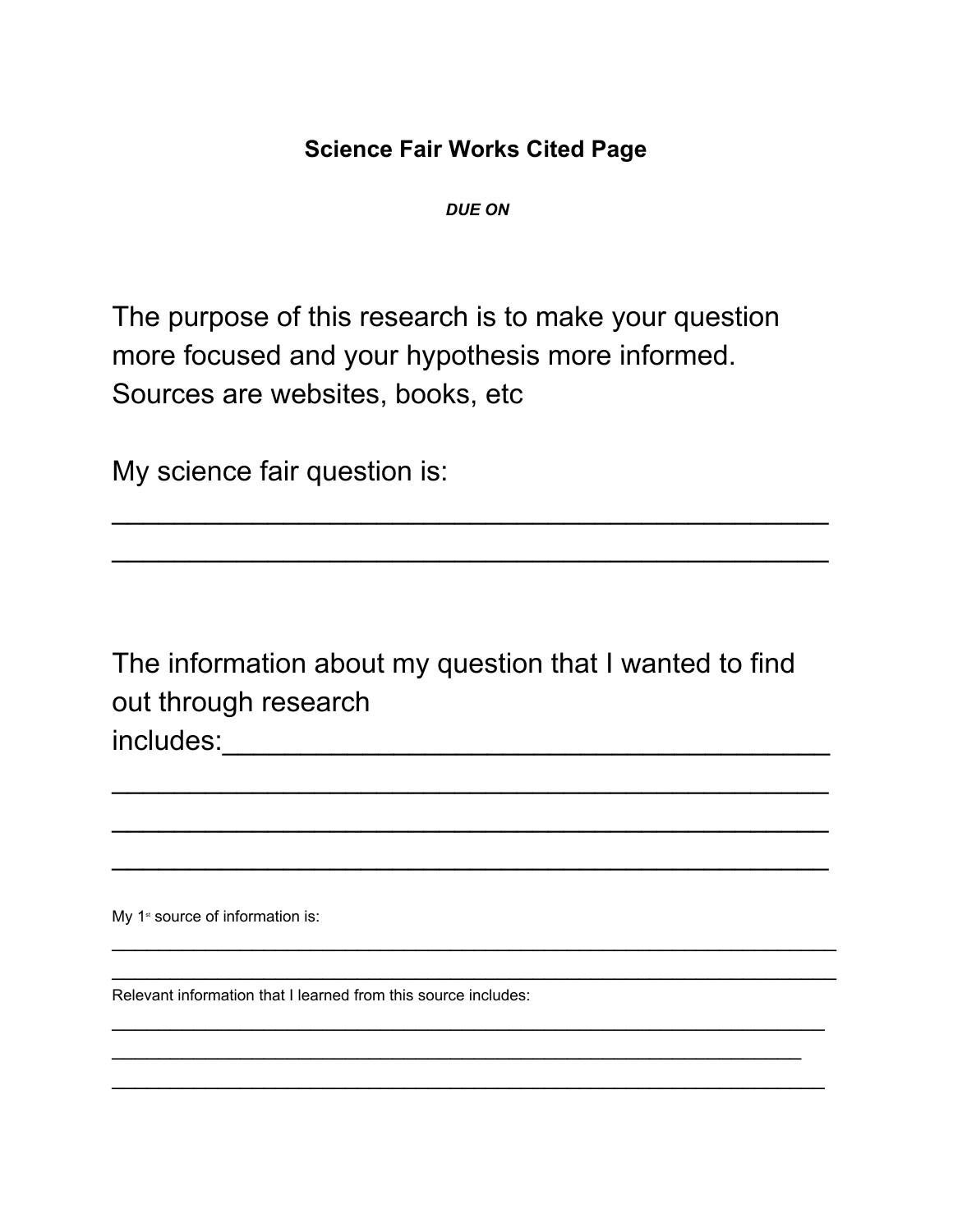My  $2^{\omega}$  source of information is:

Relevant information that I learned from this source includes:

My  $3<sup>d</sup>$  source of information is:

Relevant information that I learned from this source includes: (3rd source)

My REVISED HYPOTHESIS based on what I have learned from my research: \*\*\* Don't need to change hypothesis

*\_\_\_\_\_\_\_\_\_\_\_\_\_\_\_\_\_\_\_\_\_\_\_\_\_\_\_\_\_\_\_\_\_\_\_\_\_\_\_\_\_\_\_\_\_\_\_\_\_\_\_\_\_\_\_\_\_\_\_\_\_\_ \_\_\_\_\_\_\_\_\_\_\_\_\_\_\_\_\_\_\_\_\_\_\_\_\_\_\_\_\_\_\_\_\_\_\_\_\_\_\_\_\_\_\_\_\_\_\_\_\_\_\_\_\_\_\_\_\_\_\_\_\_\_ \_\_\_\_\_\_\_\_\_\_\_\_\_\_\_\_\_\_\_\_\_\_\_\_\_\_\_\_\_\_\_\_\_\_\_\_\_\_\_\_\_\_\_\_\_\_\_\_\_\_\_\_\_\_\_\_\_\_\_\_\_\_ \_\_\_\_\_\_\_\_\_\_\_\_\_\_\_\_\_\_\_\_\_\_\_\_\_\_\_\_\_\_\_\_\_\_\_\_\_\_\_\_\_\_\_\_\_\_\_\_\_\_\_\_\_\_\_\_\_\_\_\_\_\_ \_\_\_\_\_\_\_\_\_\_\_\_\_\_\_\_\_\_\_\_\_\_\_\_\_\_\_\_\_\_\_\_\_\_\_\_\_\_\_\_\_\_\_\_\_\_\_\_\_\_\_\_\_\_\_\_\_\_\_\_\_\_*

\_\_\_\_\_\_\_\_\_\_\_\_\_\_\_\_\_\_\_\_\_\_\_\_\_\_\_\_\_\_\_\_\_\_\_\_\_\_\_\_\_\_\_\_\_\_\_\_\_\_\_\_\_\_\_\_\_\_\_\_\_\_  $\overline{\phantom{a}}$  , and the contribution of the contribution of the contribution of the contribution of the contribution of the contribution of the contribution of the contribution of the contribution of the contribution of the

\_\_\_\_\_\_\_\_\_\_\_\_\_\_\_\_\_\_\_\_\_\_\_\_\_\_\_\_\_\_\_\_\_\_\_\_\_\_\_\_\_\_\_\_\_\_\_\_\_\_\_\_\_\_\_\_\_\_\_\_\_\_ \_\_\_\_\_\_\_\_\_\_\_\_\_\_\_\_\_\_\_\_\_\_\_\_\_\_\_\_\_\_\_\_\_\_\_\_\_\_\_\_\_\_\_\_\_\_\_\_\_\_\_\_\_\_\_\_\_\_\_\_\_\_ \_\_\_\_\_\_\_\_\_\_\_\_\_\_\_\_\_\_\_\_\_\_\_\_\_\_\_\_\_\_\_\_\_\_\_\_\_\_\_\_\_\_\_\_\_\_\_\_\_\_\_\_\_\_\_\_\_\_\_\_\_\_

\_\_\_\_\_\_\_\_\_\_\_\_\_\_\_\_\_\_\_\_\_\_\_\_\_\_\_\_\_\_\_\_\_\_\_\_\_\_\_\_\_\_\_\_\_\_\_\_\_\_\_\_\_\_\_\_\_\_\_\_\_\_ \_\_\_\_\_\_\_\_\_\_\_\_\_\_\_\_\_\_\_\_\_\_\_\_\_\_\_\_\_\_\_\_\_\_\_\_\_\_\_\_\_\_\_\_\_\_\_\_\_\_\_\_\_\_\_\_\_\_\_\_\_\_

\_\_\_\_\_\_\_\_\_\_\_\_\_\_\_\_\_\_\_\_\_\_\_\_\_\_\_\_\_\_\_\_\_\_\_\_\_\_\_\_\_\_\_\_\_\_\_\_\_\_\_\_\_\_\_\_\_\_\_\_\_\_ \_\_\_\_\_\_\_\_\_\_\_\_\_\_\_\_\_\_\_\_\_\_\_\_\_\_\_\_\_\_\_\_\_\_\_\_\_\_\_\_\_\_\_\_\_\_\_\_\_\_\_\_\_\_\_\_\_\_\_\_\_\_  $\overline{\phantom{a}}$  , and the contribution of the contribution of the contribution of the contribution of the contribution of the contribution of the contribution of the contribution of the contribution of the contribution of the

## RUBRIC FOR WORK CITED PAGE

Work cited Page is where you include the sources of your information- \*\*\*SEARCH ENGINES ARE NOT SOURCES OF INFORMATION-Google is a search engine. Do not use Wiki as a source. To cite a website you need to include the URL- [www.chemistry4kids.com-](http://www.chemistry4kids.com/) this is an example.

Grade 5=100

5-= includes science fair question , information that they want to learn from research, all three sources and information that they learned from each source.

Grade-4= 80 –missing two parts